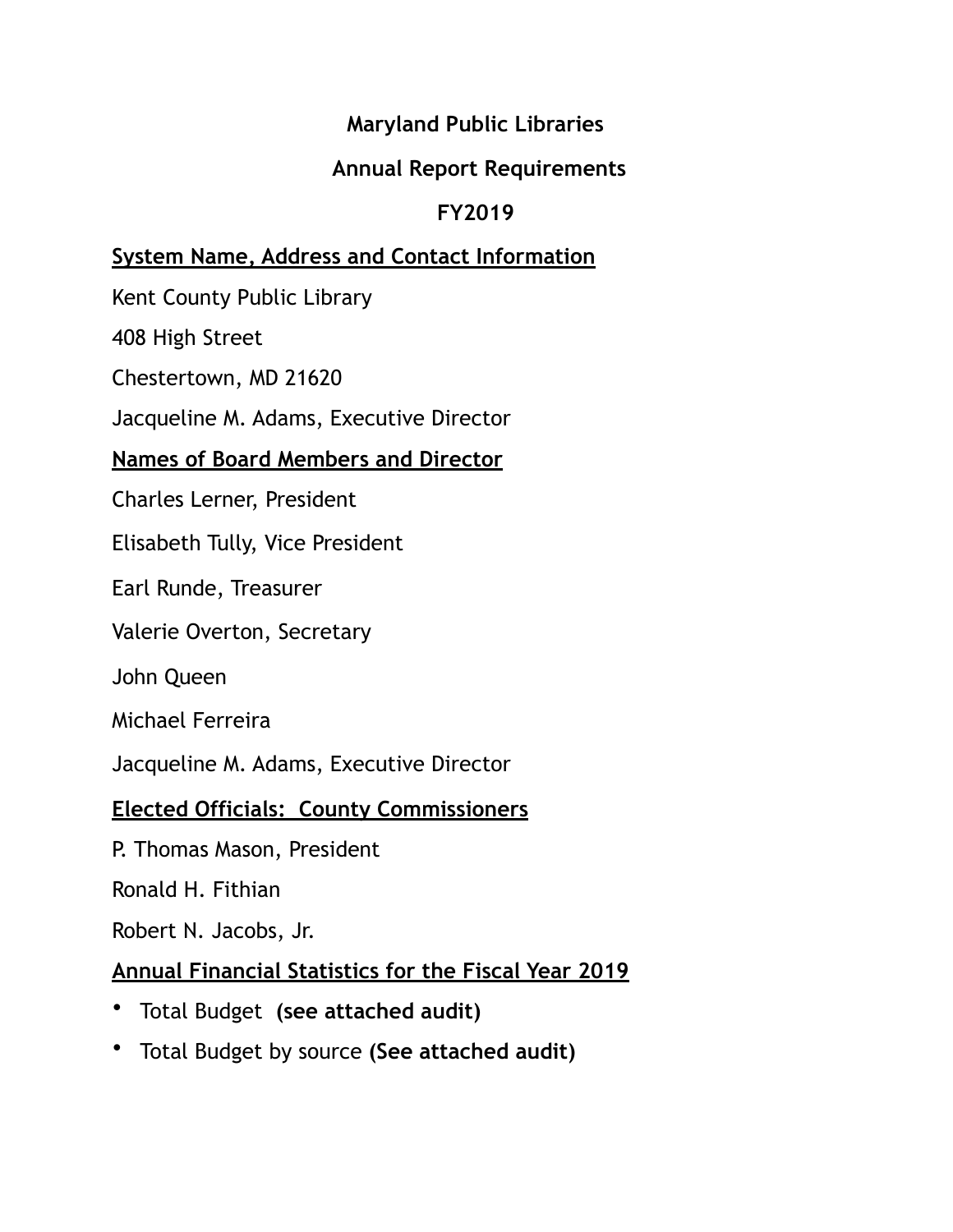#### **Other Statistics**

- Branches & Bookmobiles **(3)**
- Public Service Hours **(2482)**
- Materials Collection **(32,923)**
- Digital Items **(98,040**)
- Materials Circulated **(161,162)**
- Registered Borrowers (**12,207)**
- Information Questions Answered **(2,527)**
- Number of Library Visits **(132,659)**
- Number of Programs/Attendance **(503/9,062)**
- Meeting Room Use **(302/6,821)**
- ILL (received) **(1,456)**
- Personnel **(13 FTE)**
- Public Access Computers **(33)**
- Public Computer Sessions **(12,553)**
- Public WiFi Sessions **(46,530)**

#### **2019 Highlights**

**Strategic Long Range Plan**: KCPL began a new Strategic Long Range process in FY19 after successfully meeting nearly all the goals established in the former plan. Initially KCPL began to create the plan in-house but in early 2019 KCPL received a \$20,000 LSTA grant that enabled them to seek the services of an outside consultant. The Board of Trustees selected Spark Business Institute as the consultants to assist in this process.

**Economic Impact Study**: Thanks to a grant from ESRL, KCPL was able to work with Beacon (Business Economic and Community Outreach Network) from Salisbury University to create an Economic Impact Study for KCPL.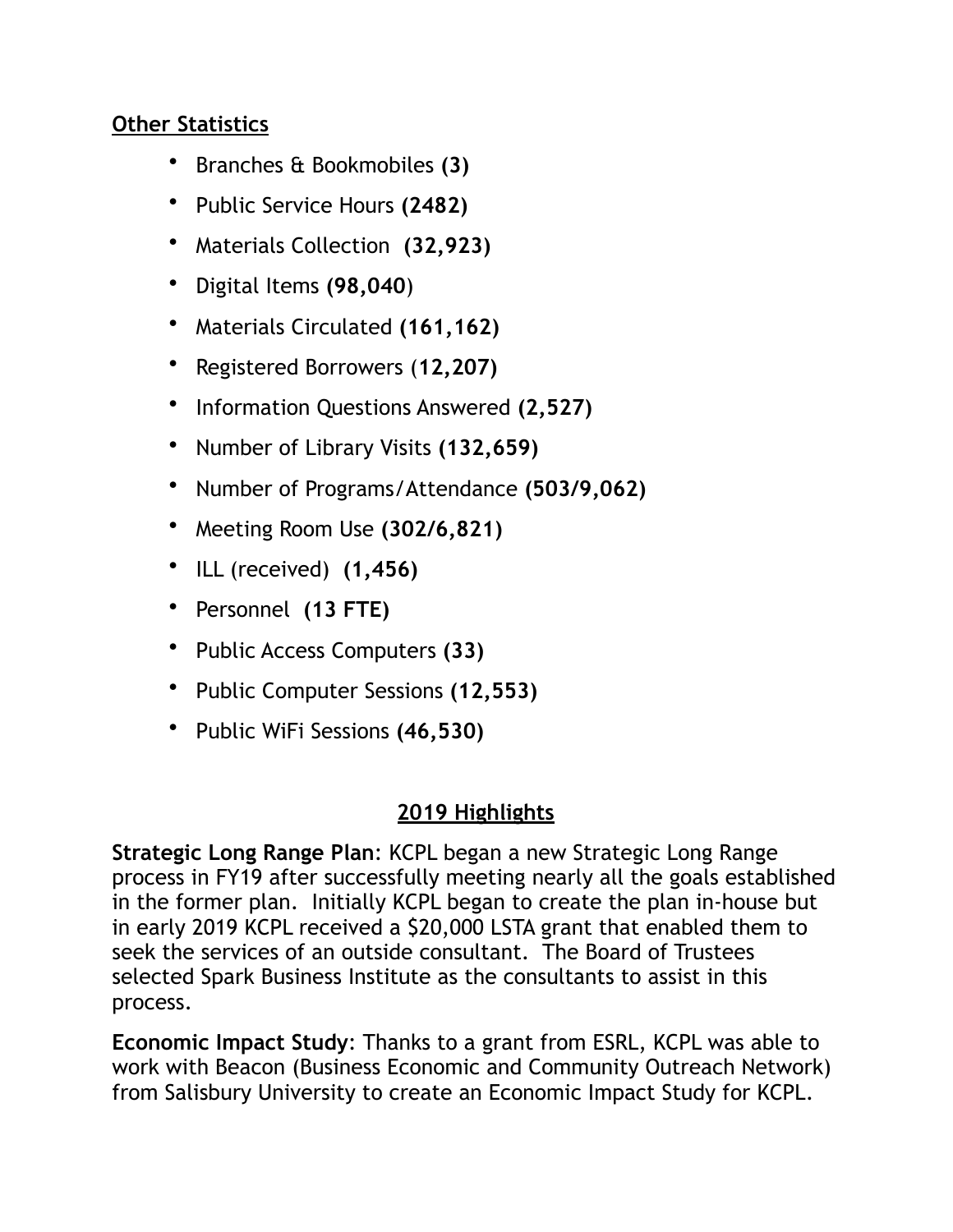As part of this grant, funds were allocated for two presentations, one to the KCPL Board of Trustees/Foundation and one to the Commissioners of Kent County. This study sent an important message to our funders about the return on their in investment in the library and the library's impact on our community.

**Annual Report:** Created a new 8x10 glossy format for the FY 18 Annual Report brochure that was distributed to local officials and organizations and made available to the public

**Polaris:** continued to refine procedures/practices of the recently acquired Polaris Integrated Library System. Staff participated on several ESRL committees to this end. Revised monthly statistical representation and results using the enhanced capabilities of the system.

**Collections:** Continued to analyze and refresh branch collections. Created data to analyze current and proposed collection size allowing us to coordinate highest circulating collections with the number of items in those collections.

**Technology**: Continued to provide services as needed to meet the technological needs of the community through one on one training and Technology/STEM programs for the public. KCPL continue to work with the Kent County IT Department to bring high speed Internet to the Galena and Rock Hall locations.

**Library Space:** All locations were evaluated to determine how to enhance and encourage collaboration, social interaction, and reading enjoyment. KCPL was awarded State Capital Grants in FY 2017 and FY 2018 to implement Project 20/20 by installing an updated HVAC system, redesigning the children's department, upgrading the electrical system and creating a collaborative/teen area with flexible plans for current and future technologies in the Chestertown Location. That grant was carried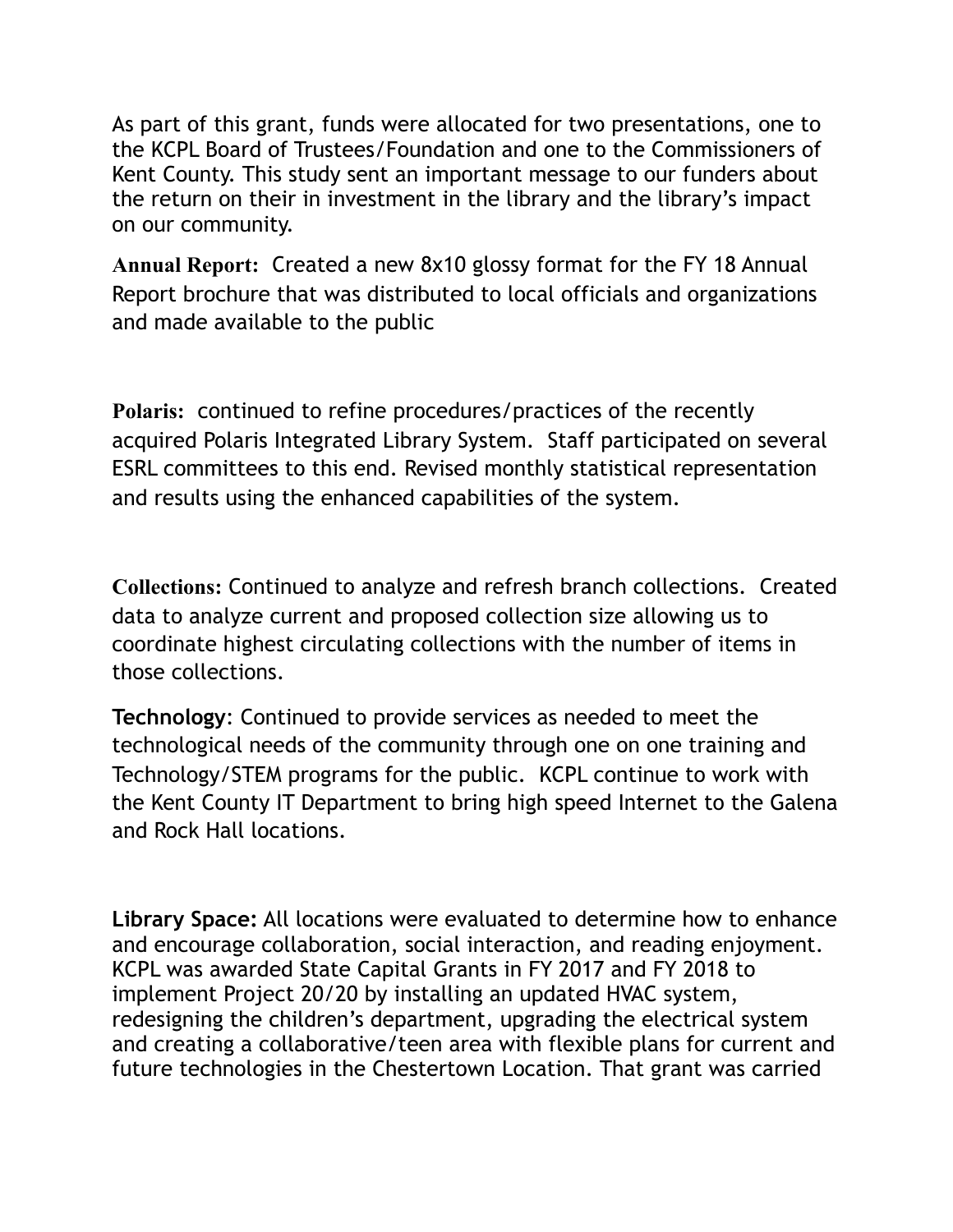over into FY2019 and the project was completed in early September 2019.

**Partnerships:** KCPL is honored to participate with Washington College and two other prominent local organizations in a grant from the Mellon Foundation for "Chesapeake Heartland: An African American Humanities' project. The grant will launch an innovative, unprecedented three-year initiative to preserve, share, and curate more than three centuries of African American history in Kent County, while developing a new model of public history that can eventually serve other communities around the Chesapeake region and even beyond. KCPL also provided numerous public programs in partnership with multiple community organizations (see below).

**Outreach:** KCPL maintained outreach to major organizations and civic entities. We initiated and maintained these valuable community partnerships and collaborations so that the community will better use and value library services (see examples below)

**Fine Free:** KCPL is moving toward becoming fine free library. The Board of Trustees approved a "Fine Free" February in FY 2019 and enacted a second annual "fine free summer" for Children's books in FY 2019.

**Safety:** KCPL partnered and shared costs with the Kent County IT Department to install security cameras on the building perimeter and in the parking lot of the Chestertown Branch. As part of a safety review, KCPL staff attended Workshop on Keeping the Library Safe: instructions and best practices. KCPL had a bed bug infestation in FY2019. As a result, staff procedures were put in place and KCPL contracted with a pest management company to inspect the library on a quarterly basis

**Policies:** The Board of Trustees continued to review and revise policies over 5 years old and created new policies to address current issues

**Summer Reading:** The Foundation for the Kent County Public Library was again the recipient of a \$6,500 PNC Grow up Great Grant to support the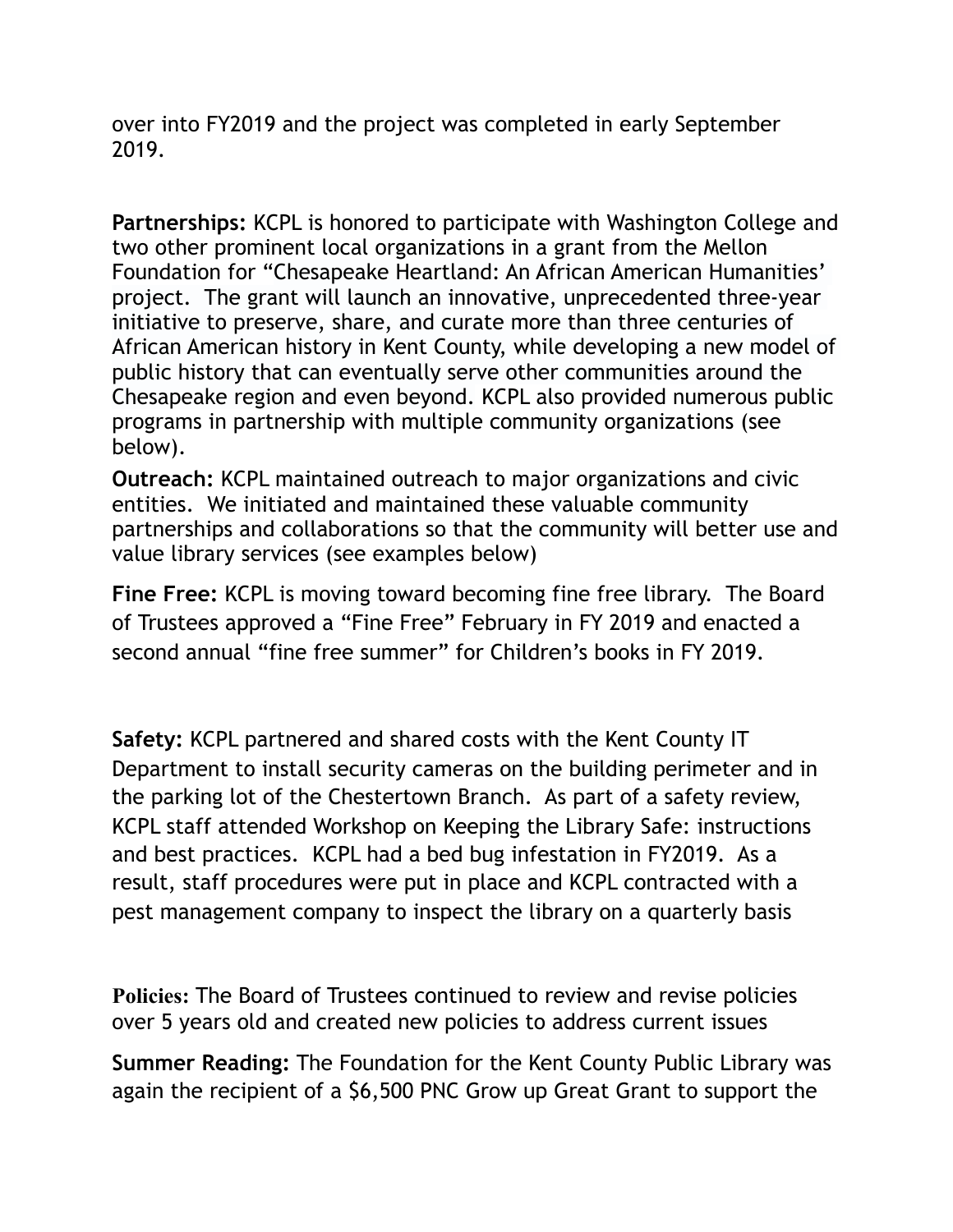FY19 summer reading program. We had 250+ children register and an 81% completion rate out of the children who participated. There were 1,700 attendees for a 7-week summer program. KCPL brought in two science storytellers to all three locations, had several space themed hands on programs including Galactic Pendants, Science of Spectroscopes and Out of This World Crafts. Additionally, we provided two special evening family storytimes for our youngest patrons where they got to be astronauts and create some beautiful light up fireflies. These family programs are extremely valuable in showing what the library has to offer, modeling positive parent/child interactions, and teaching families the importance of purposeful play. Our main target was the families located in our Title I school districts, but we were able to reach children and families from all areas. By partnering with our local schools' Explore It! Program, we are able to offer several programs targeted to each age group that featured our reading and music literacy goals. New this year, we were also able to offer a community grand prize to one child who won a Chromebook as part of their summer reading adventure.

**Board of Trustees**: Trustee membership remained constant in FY19 and their engagement remained high. FY 2020 will see three new members added to the Board.

**Supporters:** The community, in the form of the municipalities, volunteers, the Friends of the Kent County Public Library, the Foundation for the Kent County Public Library and the general community continued their support.

**Grants:** In addition to the LSTA grant for the Strategic Range Plan, KCPL was awarded two LSTA Staff Development Grants that enabled two staff members to further their formal education and 8 staff members to attend the MLA Conference.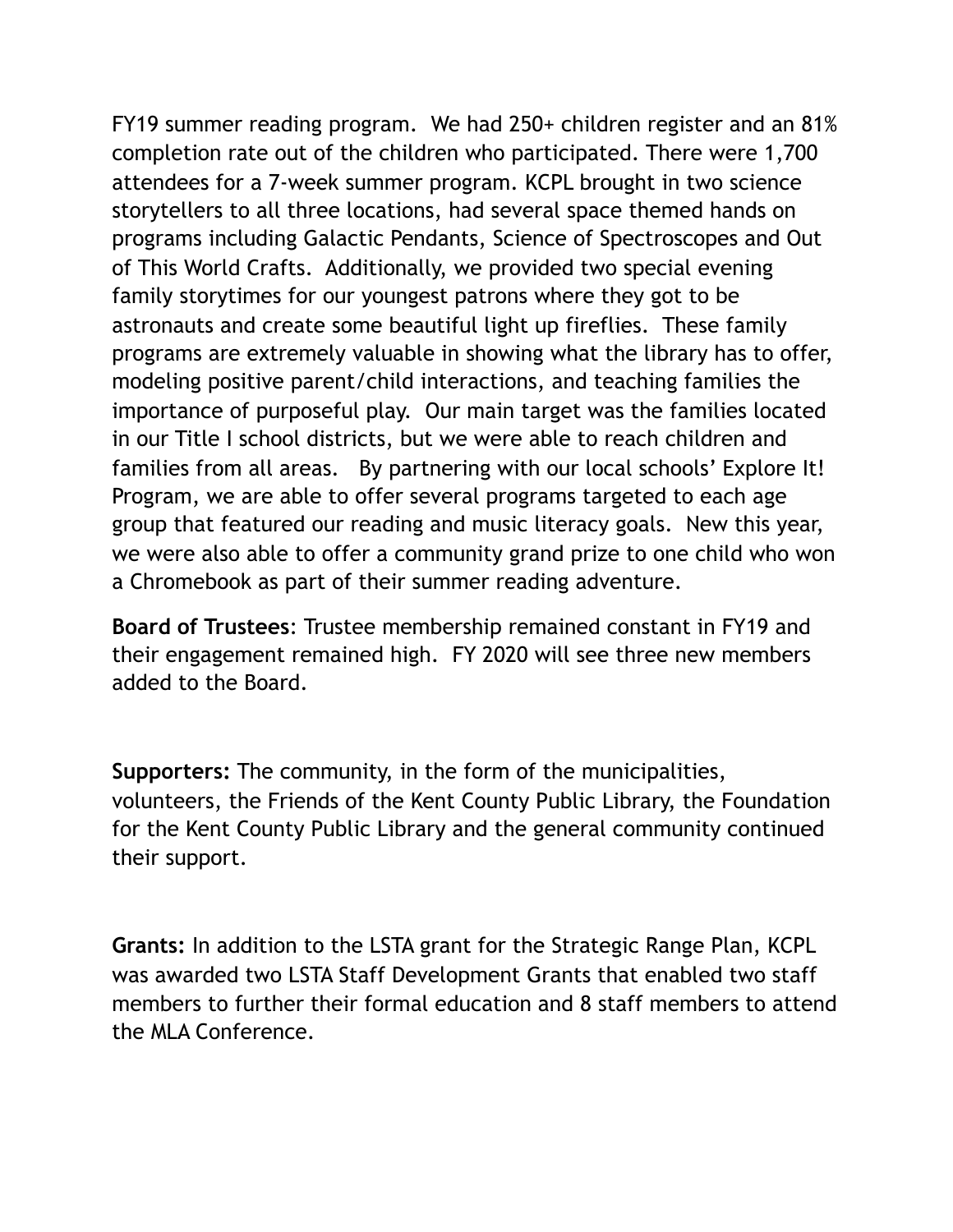# **2019 Service Highlights**

# **Children and Teen Activities**

# KCPL served 6,203 patrons at 260 youth classes/events

## **STEM**

- Sounds of Science
- Science of Sound
- 3Doodlers
- STEM Festival involving community partners
- Futuremakers
- Lego Build
- Diego Rivera Murals
- Paper Towel Roses
- Spiderman into the Spiderverse

# **Children's/Family Programs**

- Noon Year's Eve
- Turtle Dance Music Concert
- Nursery Rhyme Concert with Mr. Sam
- Everyday Instruments
- Didgeroo Down Under
- Guitar Pick Art
- Challenge Island: Mythology and Music
- Family Films
- Nature Sounds with Beth
- Tooth Fairy Storytimes
- Tie Dye
- Tots of Fun
- Gingerbread Houses
- Six Movies
- Happy Birthday Dr. Seuss
- Author Visit: Naomi Shihab Nye
- Tea Party Festival Bonnets
- Mindful Start Yoga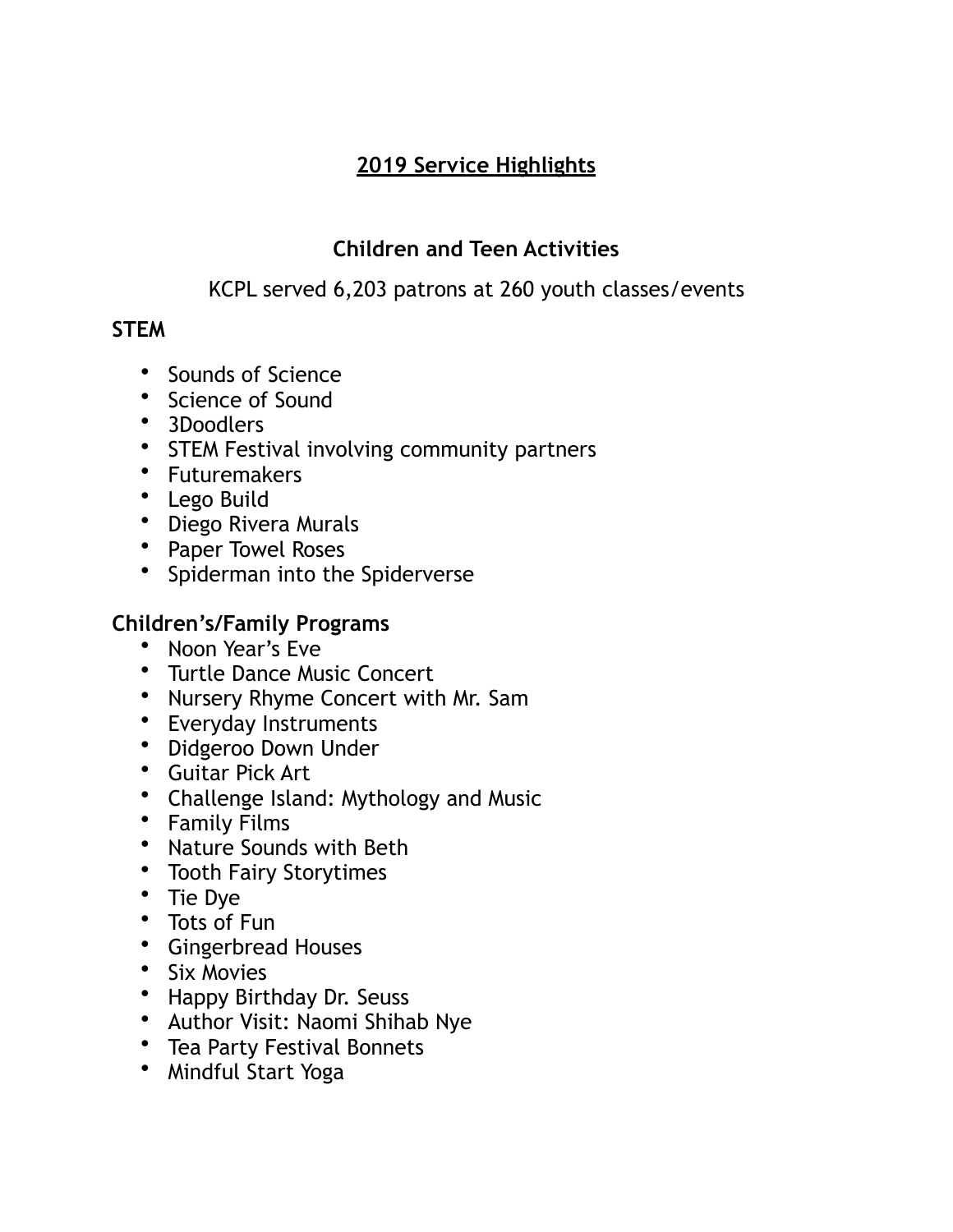#### **Teens**

- Teen Writers
- Teen Film

### **School Partnerships**

- Chestertown Head Start Storytimes
- Pre-K Storytime Field Trips
- K Storytime Trips
- Milk and Cookies Read Aloud Club
- School Registration Visits
- Summer Reading School Visits
- Garnet School Summer Camp Visits
- Summer Reading Kick Off David Darwin

# **Community Outreach**

- Millington Outreach: Turtle Dance Music
- Community Center: Explore It Partner Fair
- Let's visit Garfield Center for the Arts
- Gather Round at the Garfield center for the Arts
- Betterton Storytime
- Mid Shore Dance
- Brandywine Zoo
- Millington Day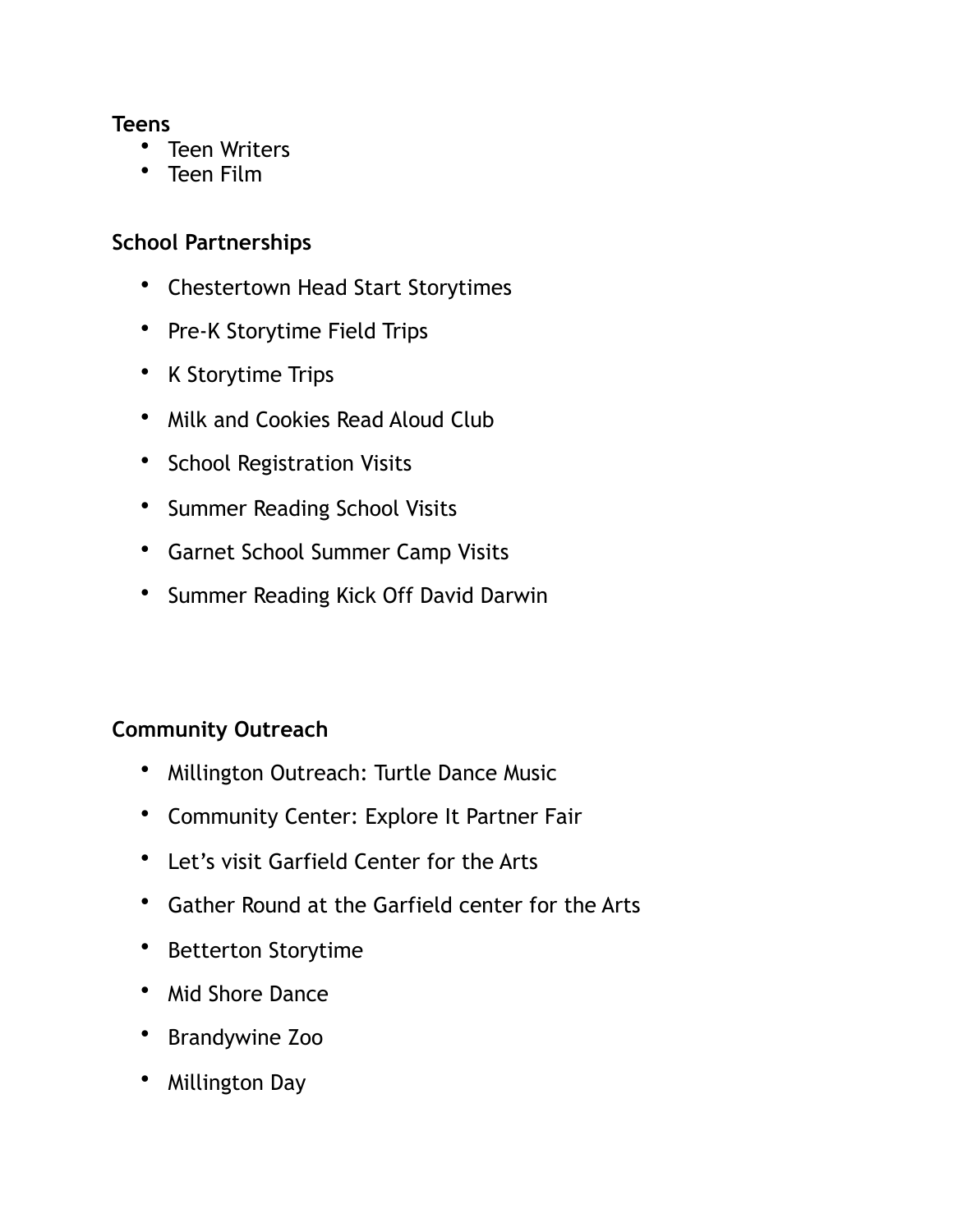• Galena Parent's Night

### **In addition:**

- Regularly scheduled Story Times
- Baby Story Times
- Preschool Adventures at all locations

# **Adult Activities**

KCPL served 2,859 patrons at 243 classes/events including:

- Tech Savvy Librarians
- Escape Junk News
- Maryland Extension Service Nutrition Series
- Essential Oils for Wellness Series
- One Maryland One Book Programs
- Legacy Day: African American Genealogy
- Writers' Tutorials
- Happiness Hours Creative Series
- Out of the Box: Modern Board games for Adults
- 3Doodler for Adults
- National African American Read In
- Environmental Art Reception
- Seed Swap
- Mindful Journaling Series
- Author events: Joseph Fitzgerald, Mary Ann Shadd Cary, Casey Cepp, Life as a Radio Freelancer
- One Day University sessions: Science of Sleep and Stress, Psychology of Humor

# **Ongoing adult classes/opportunities**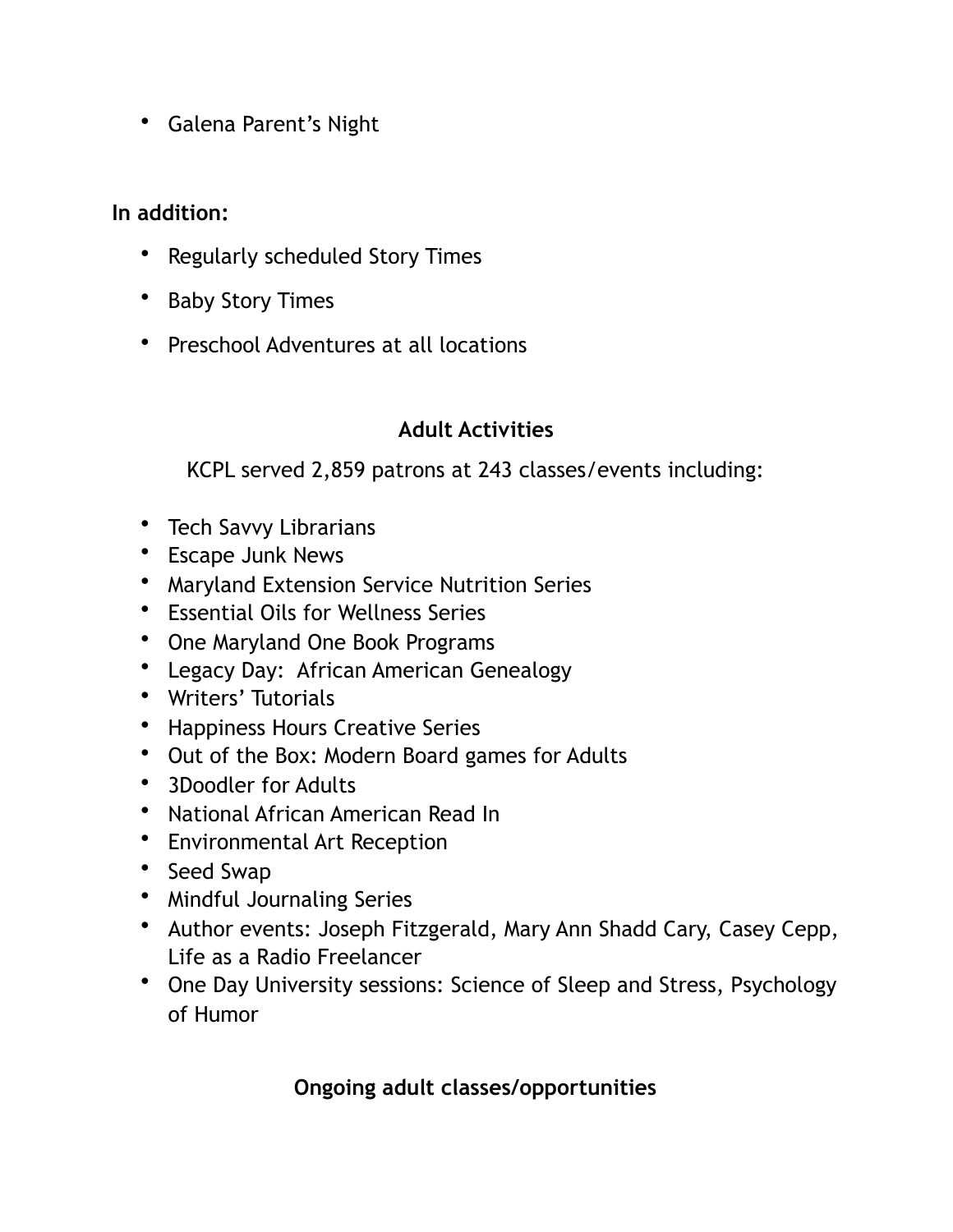- Needlecrafters group
- Weekly films for public viewing and discussion
- Three Writers Groups
- 4 KCPL sponsored book groups and assistance to over 10 community book groups
- Weekly Chess Club
- Upper Shore Beekeepers
- Family History Discussion Group
- DLLR Veterans representative regular visits

## **Partnerships**

KCPL is very proud of our continued relationship with our community partners:

- Swag Empowerment Youth Group
- Your Vote Your Maryland
- Kent County Public Schools "Raising a Reader"
- Booth at Dixon a local manufacturer on their staff day
- Booth at local Homeports day for Senior Citizens
- Kent County Chamber of Commerce: KCPL hosts an annual "Business after Hours"
- League of Women Voters: regularly hold candidate forums and cohost an annual African American History Month program
- Board of Elections: Chestertown Library is a designated polling place for early voting and a precinct location on election day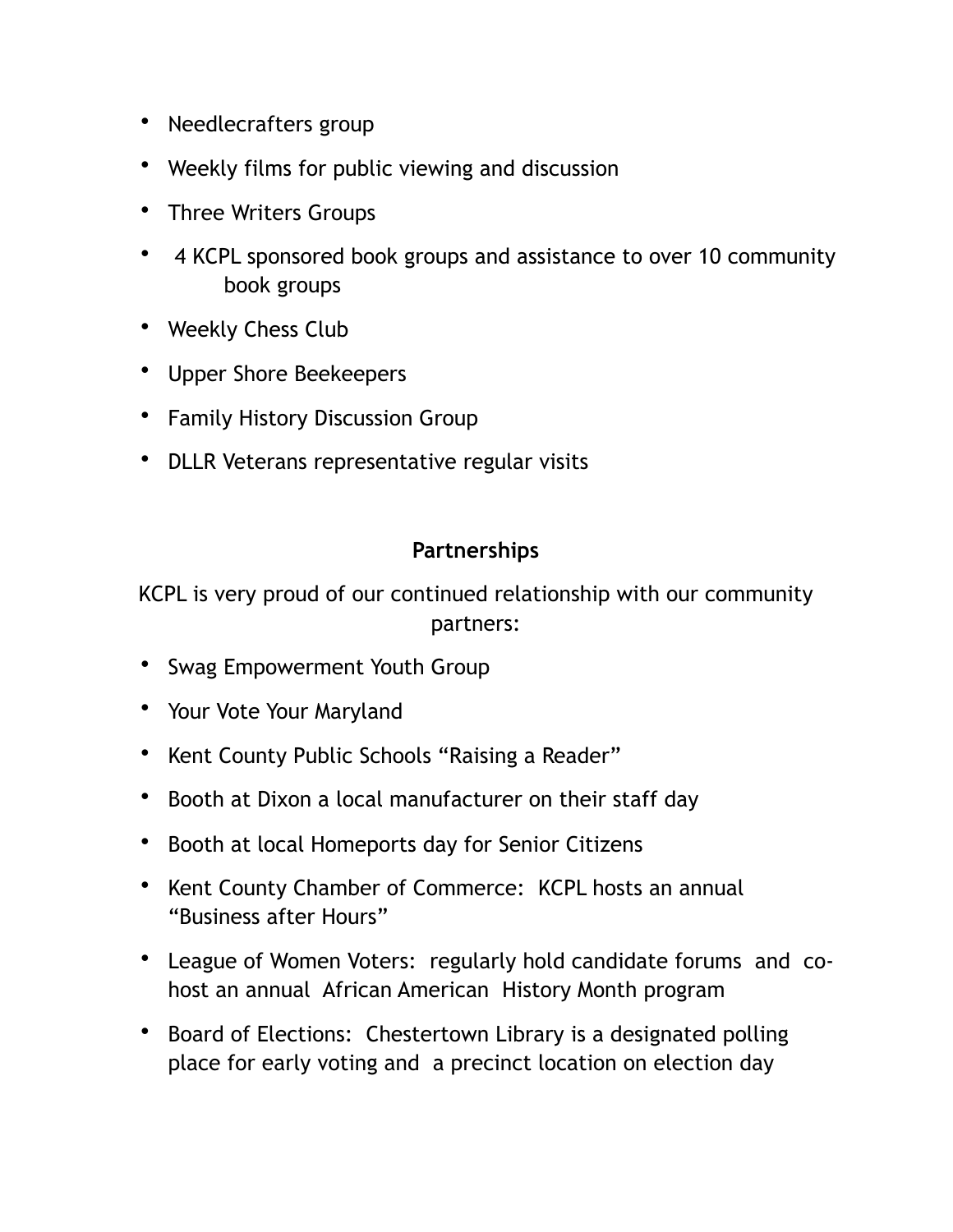- Maryland Extension Service offers an annual Horticulture Program Series
- MD Health Connection
- Historical Society of Kent County
- Maryland Department of Disabilities
- Kent Center
- Kent County Arts Council
- Chestertown Recreation Commission
- Kent County Health Department
- Kent County Department of Social Services
- Washington College and the Washington College C.V. Starr Center
- Chesapeake College
- Sassafras Environmental Education Center has an annual exhibit
- Mid Shore Pro Bono
- Judy Center of Kent County
- SCORE holds annual classes
- Pepco holds annual hearings
- AARP Tax Preparation throughout the entire tax season
- Chestertown Tea Party Celebration and Storytime

#### **Meeting Room Use**

KCPL made 302 meeting room reservations for 82 outside organizations with 6821 attendees including:

- Kent County Board of Elections
- U.S Coast Guard Safe Boating Class
- Workforce Development Job Fair